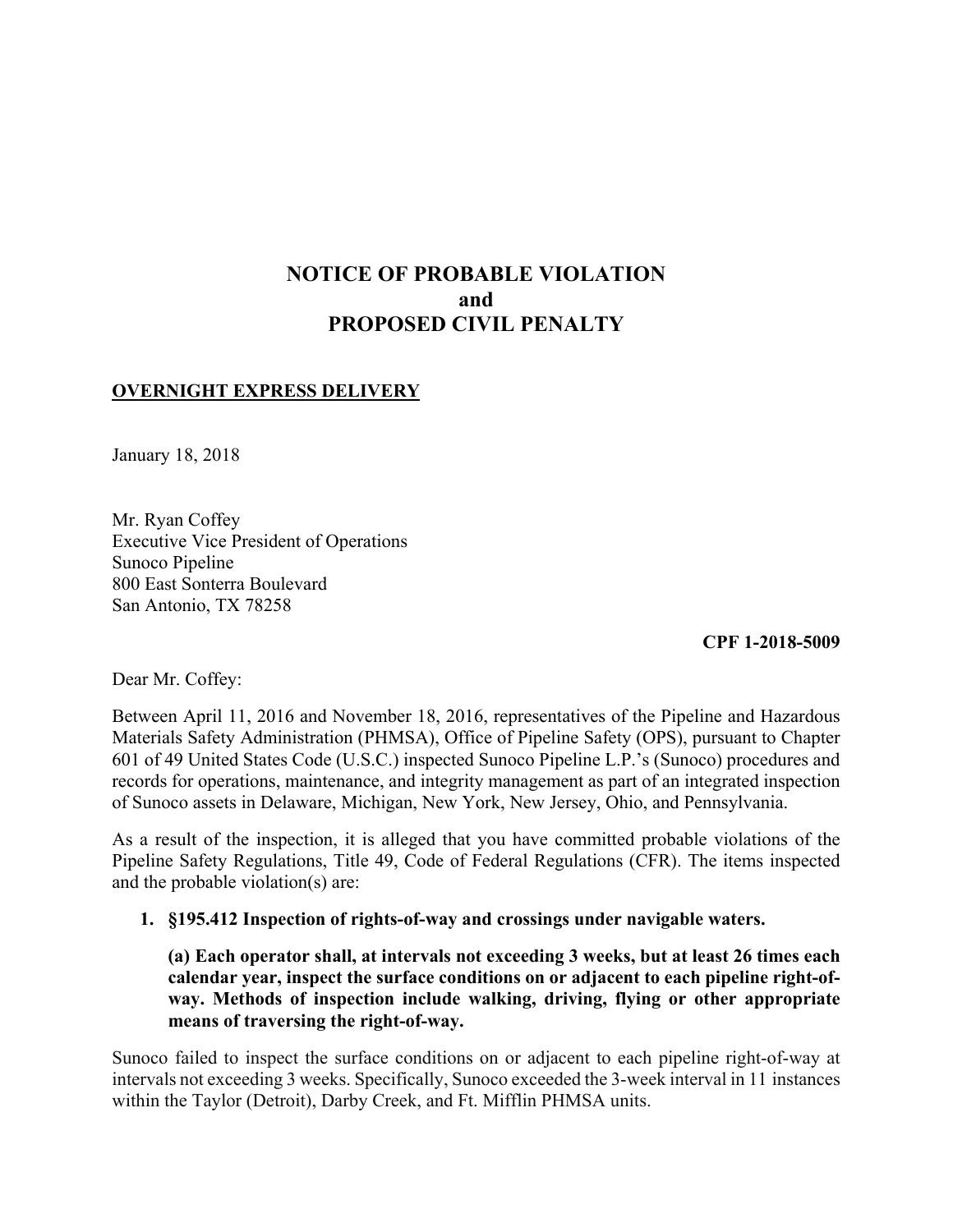During the inspection, the PHMSA representative reviewed right of way (ROW) inspection records from 2013 through 2016. Line patrols were documented on Forms *SUN-30706* and *SUN-30704*. The records indicated the following:

- 1. The ROW inspection records for Line 13009, 8" Toledo-Inkster (Rouge) products pipeline [Taylor (Detroit) PHMSA unit] from Van Horn Rd to the Inkster Terminal indicate that a patrol was conducted on February 2, 2016, and the next patrol for this segment of ROW was completed on March 1, 2016, exceeding the maximum 3-week interval by 7 days in 1 instance.
- of way, so the total instances are 10 for these pipeline ROWs. Sunoco personnel stated that 2. The ROW inspection records for Lines 11047, 11048, and 11034 [Darby Creek and Ft. Mifflin PHMSA units] indicate that patrols were conducted on April 28, 2016 and August 15, 2016, an inspection interval of 110 days. This exceeds the maximum 3-week interval by 89 days and results in 5 missed inspections per ROW. Lines 11047 and 11048 are constructed in a common right of way, and Line 11034 is constructed in a separate right they were unable to locate any records of patrolling activities between these 2 dates for these segments.

Thus, Sunoco missed multiple dates for patrolling the ROWs for Lines 13009, 11034, 11047, and 11048, resulting in 11 total instances of exceeding the 3-week maximum interval.

| Activity $#$ | <b>PHMSA</b><br>Unit $#$ | PHMSA Unit Name          | Count of Missed<br><b>ROW</b> Inspections |
|--------------|--------------------------|--------------------------|-------------------------------------------|
| 153626       | 3913                     | Taylor (Detroit) - OH/MI |                                           |
| 153624       | 84761                    | Darby Creek - PA         |                                           |
| 153628       | 20041                    | Ft. Mifflin - PA/NJ      |                                           |
|              |                          | Total                    |                                           |

### **2. §195.420 Valve Maintenance.**

## **calendar year, inspect each mainline valve to determine that it is functioning (b) Each operator shall, at intervals not exceeding 7½ months, but at least twice each properly.**

Sunoco failed to inspect mainline valves at intervals not exceeding 7½ months, but at least twice each calendar year, to determine that they were functioning properly, in 90 instances.

 line valve inspections for pipelines in the Fostoria, Lima, Inter-refinery System, Big Flats (PA), During the inspection, the PHMSA representatives reviewed records from 2013 to 2016 of main Montello-Kingston-Bald Eagle and Trenton Area PHMSA Units.

The records indicate that in 90 instances, mainline valves in the units listed below were not inspected to determine that they were functioning properly at the required intervals.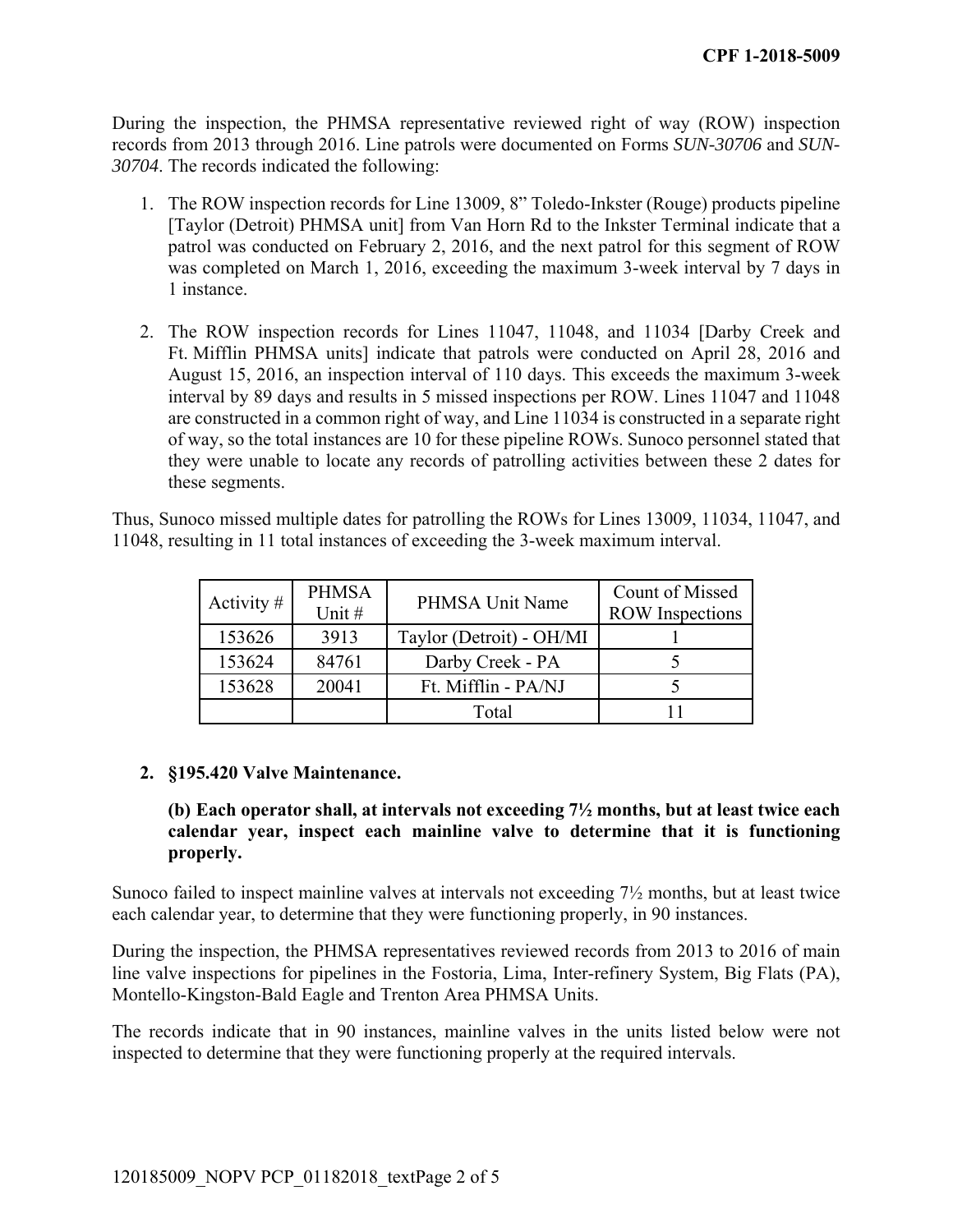| Activity #    | <b>PHMSA</b><br>Unit # | <b>PHMSA Unit Name</b>                   | <b>Count of</b><br><b>Valves</b> | <b>Count of</b><br><b>Instances</b> |
|---------------|------------------------|------------------------------------------|----------------------------------|-------------------------------------|
| 153632        | 4703                   | Fostoria (Inland) (BP)                   |                                  | 12                                  |
| 153633        | 3593                   | Lima (Inland) (BP)                       |                                  | $\mathcal{D}$                       |
| 152897        | 3081                   | Interrefinery System -<br>DE/NJ/PA       | 25                               | 31                                  |
| 152896        | 19951                  | Big Flats Unit (PA)                      | 5                                | 12                                  |
| 153566        | 20021                  | Montello - Kingston -<br>Bald Eagle - PA | $\overline{2}$                   | 6                                   |
| 153629        | 3231                   | Trenton Area - PA/NJ                     | 9                                | 27                                  |
| <b>Totals</b> |                        |                                          | 46                               | 90                                  |

Thus, in 90 instances, Sunoco failed to inspect mainline valves at intervals not exceeding 7½ months, but at least twice each calendar year, to determine that they were functioning properly.

#### **3. §195.583 What must I do to monitor atmospheric corrosion control?**

**(a) You must inspect each pipeline or portion of pipeline that is exposed to the atmosphere for evidence of atmospheric corrosion, as follows:**

| If the pipeline is<br>located: | Then the frequency of inspection is:                                                 |
|--------------------------------|--------------------------------------------------------------------------------------|
| <b>Onshore</b>                 | At least once every 3 calendar years, but with<br>intervals not exceeding 39 months. |
| <b>Offshore</b>                | At least once each calendar year, but with intervals<br>not exceeding 15 months.     |

 intervals not exceeding 39 months. Specifically, in 8 instances Sunoco exceeded the 39-month Sunoco failed to inspect each onshore pipeline or portion of pipeline that is exposed to the atmosphere for evidence of atmospheric corrosion at least once every 3 calendar years, but with interval within the Interrefinery System, Northeast Refinery Complex, and Darby Creek PHMSA Units.

 AC inspections in 8 instances at the locations summarized below: During the inspection, the PHMSA representative reviewed atmospheric corrosion (AC) inspection records. These records demonstrated that Sunoco exceeded the 39-month interval for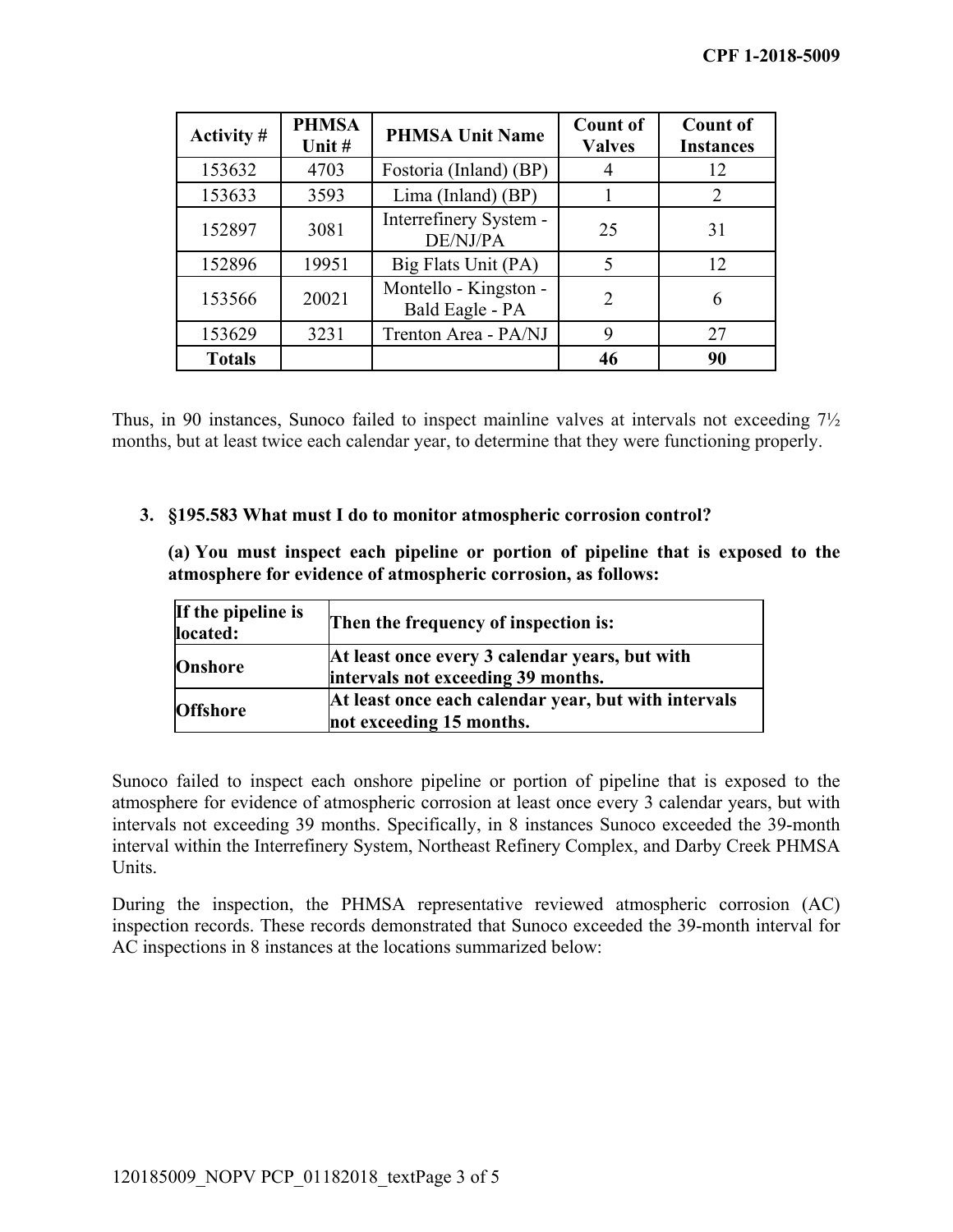| <b>PHMSA</b><br>Unit # | <b>Line Name</b>                    | <b>Location Name</b>                                       | <b>Inspection</b><br><b>Dates</b> | <b>Months</b><br><b>Between</b><br><b>Inspections</b> | <b>Count of</b><br>missed AC<br>inspections |
|------------------------|-------------------------------------|------------------------------------------------------------|-----------------------------------|-------------------------------------------------------|---------------------------------------------|
| 3081                   | 11007<br>Swamp 5N 6"                | <b>MLV 138 M&amp;J</b><br>Delaware River<br>crossing East  | $8/10/11$ &<br>8/4/15             | 47                                                    | 1                                           |
| 65981                  | 11040 EC-1<br>12"                   | Station 1                                                  | $6/30/11$ &<br>11/10/16           | 64                                                    | 1                                           |
| 65981                  | 11041 EC-1<br>12"                   | Station 2                                                  | $6/30/11$ &<br>11/10/16           | 64                                                    |                                             |
| 65981                  | 11042 EC-1<br>12"                   | Station 3                                                  | $6/30/11$ &<br>11/10/16           | 64                                                    | 1                                           |
| 65981                  | 11043 EC-1<br>12"                   | Station 4                                                  | $6/30/11$ &<br>11/10/16           | 64                                                    | 1                                           |
| 65981                  | 11044 EC-1<br>12"                   | Station 5                                                  | $6/30/11$ &<br>11/10/16           | 64                                                    | 1                                           |
| 65981                  | 11045 EC-1<br>12"                   | Station 6                                                  | $6/30/11$ &<br>1/24/17            | 67                                                    |                                             |
| 84761                  | $11048 -$<br>South Ship<br>Line 24" | <b>Terminal Valve</b><br>(SSL) (Closest<br>to CR manifold) | 4/19/2011                         | $70+$                                                 | 1                                           |
| <b>Total</b>           |                                     |                                                            |                                   |                                                       | 8                                           |

 referencing the missing AC inspection record and stating that "no other additional [AC inspection] PHMSA requested additional AC inspection records for the Terminal Valve (SSL) location in PHMSA Unit #84761. Sunoco provided a letter to PHMSA, dated January 17, 2017 (page 2), records are available".

| Activity #   | <b>PHMSA</b><br>Unit # | <b>PHMSA Unit</b><br><b>Name</b>   | <b>Count of AC inspections</b><br>exceeding 39 months |
|--------------|------------------------|------------------------------------|-------------------------------------------------------|
| 152897       | 3081                   | Interrefinery System<br>- DE/NJ/PA |                                                       |
| 153625       | 65981                  | Northeast Refinery<br>Complex - PA |                                                       |
| 153624       | 84761                  | Darby Creek - PA                   |                                                       |
| <b>Total</b> |                        |                                    |                                                       |

Thus, Sunoco failed to inspect each onshore pipeline or portion of pipeline that is exposed to the atmosphere for evidence of atmospheric corrosion at least once every 3 calendar years, but with intervals not exceeding 39 months.

# Proposed Civil Penalty

Under 49 U.S.C. § 60122 and 49 CFR § 190.223, you are subject to a civil penalty not to exceed \$209,002 per violation per day the violation persists up to a maximum of \$2,090,022 for a related series of violations. For violations occurring prior to November 2, 2015, the maximum penalty

120185009 NOPV PCP 01182018 textPage 4 of 5